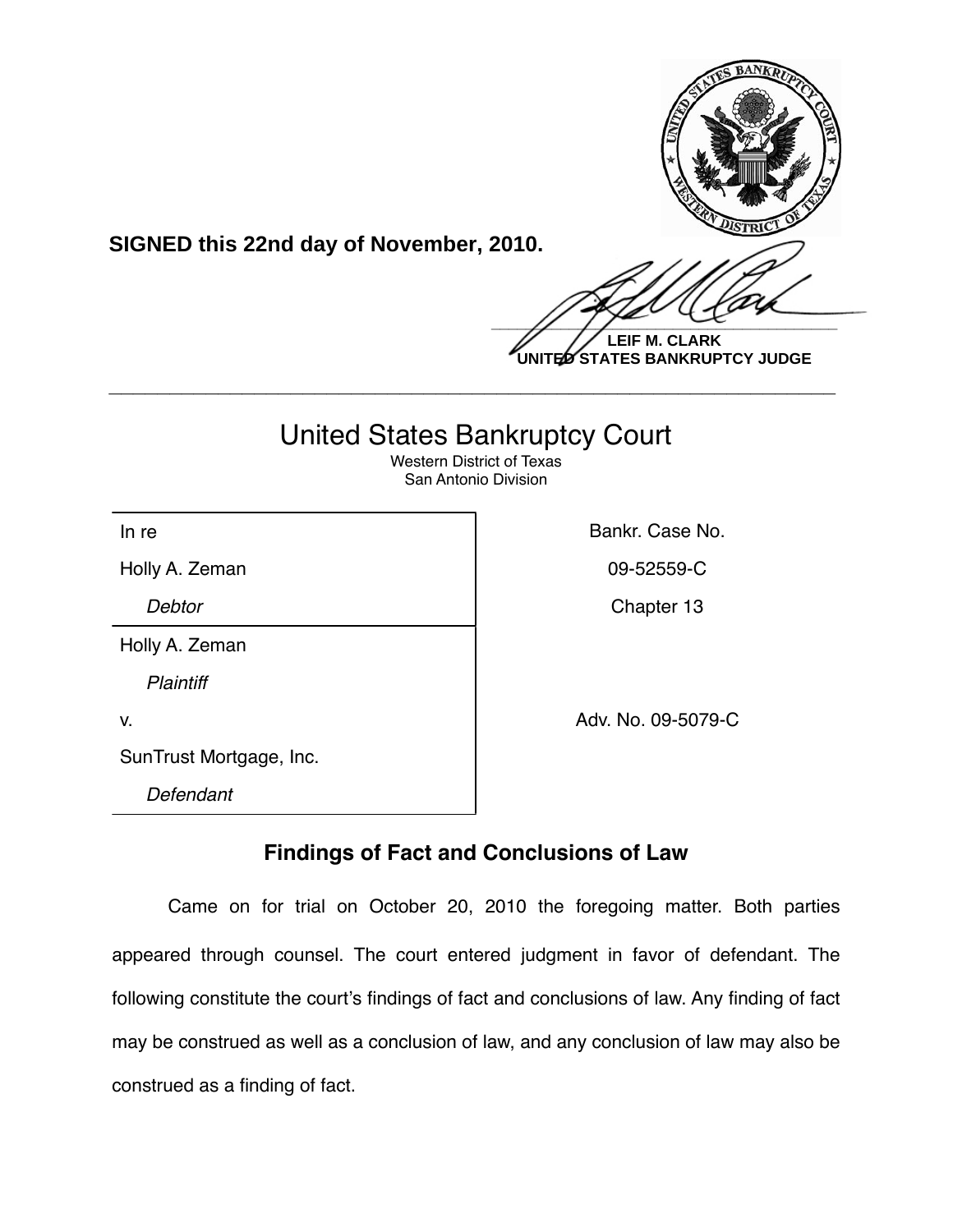#### Findings of Fact

The plaintiff was not present at the trial. The plaintiff was under subpoena to appear at the trial. The plaintiff's counsel offered that plaintiff had only recently been in the hospital and was still recuperating. No evidence was offered in support of this contention. The plaintiff's counsel did not subpoena the plaintiff, and the only evidence for why the plaintiff was not available was presented in the form of unsubstantiated statements of counsel (which are not evidence). Evidence was offered by the defendant. Based thereon, the court finds that the debtor was discharged from the hospital on October 3, 2010. The debtor was served with a subpoena to appear at trial, on October 6, 2010. No competent evidence was presented to establish the plaintiff's current physical or mental condition, or to show in any other way that the plaintiff was unable to appear at trial.

#### Conclusions of Law

Rule 804(b)(1) permits the introduction of former testimony, such as deposition testimony. However, for such former testimony to be admissible, the declarant must be "unavailable" as a witness. *See* Fed.R.Evid. 804(b). Unavailability is defined in the Rule 804(a) to include situations in which the declarant is unable to be present or to testify at the hearing because of a "then existing physical or mental illness or infirmity." Fed.R. Evid. 804(a)(4). Or, a witness is unavailable if the witness is absent and the *proponent*  of the statement has been unable to procure the declarant's attendance by process or other reasonable means. Fed.R.Evid. 804(a)(5). The proponent bears the burden of establishing the factual grounds for unavailability through competent evidence. *See*  RUSSELL, BANKR. EVID. MANUAL, VOL. 2, § 804:2, at 913 (West 2009).

2